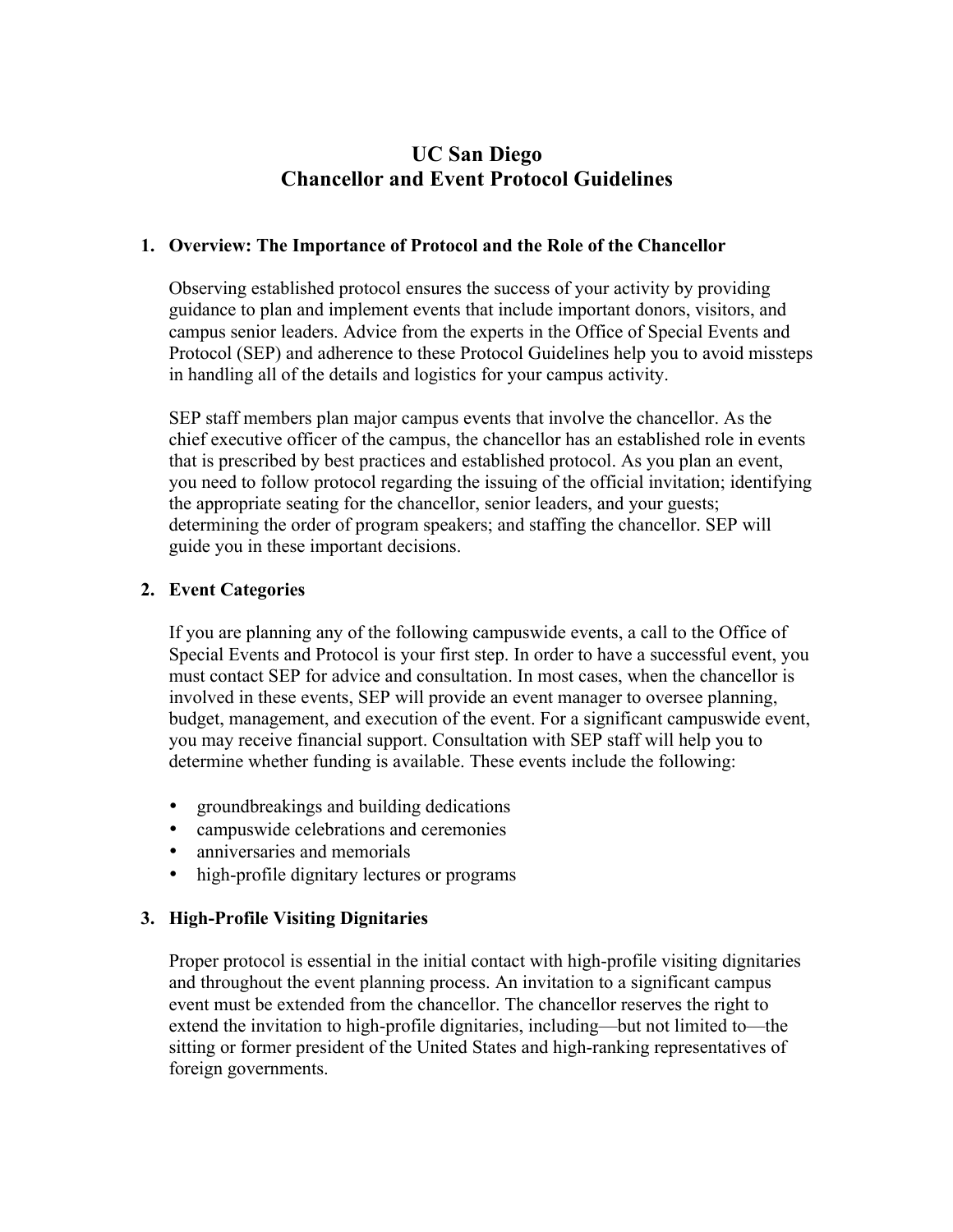Prior to extending an invitation to a high-profile visiting dignitary, contact the Office of Special Events and Protocol at (858) 534-6386. SEP staff will advise you on the steps to gain the chancellor's approval for the event and the invitation. Dignitaries may be defined as any of the following:

- current or former chiefs of state, heads of government, or their spouses
- high-ranking members of royalty
- United Nations secretary general
- high-ranking representatives of foreign governments
- religious or spiritual leaders, such as the pope or the Dalai Lama
- members of the United States Cabinet
- members of the United States Congress (senators and representatives)
- governor of the state of California and/or first spouse
- mayor of San Diego
- University of California chancellors or California State University presidents

Invitations to governmental or elected officials require additional protocol decisions, which SEP staff and their colleagues in government relations can provide. If in doubt about issuing an invitation, contact SEP, and the staff will provide guidance about how to appropriately issue an invitation to high-level dignitaries.

#### **4. Chancellor and Administrator Roles**

The invitation—and acceptance—to your event begins with intensive planning, and Special Events and Protocol will advise you about next steps. In addition to the chancellor reserving the right to extend the invitation to any dignitary, his/her role may also include the following:

- extending personal invitation letters to dignitaries
- serving as host or cohost on printed invitations sent to guests
- greeting dignitaries and their delegations upon their arrival
- providing welcome remarks and introducing the dignitary at any program
- presenting any honors bestowed upon the dignitary
- presenting an official gift on behalf of UC San Diego

You will need to be mindful that one or more of the appropriate campus administrators should attend the formal greeting when a high-level dignitary visits UC San Diego. The chancellor may recommend that his/her role be conducted by another campus official of his/her designation. SEP will advise on the appropriate protocol, including the briefing format and staffing of the chancellor and/or senior administrator(s).